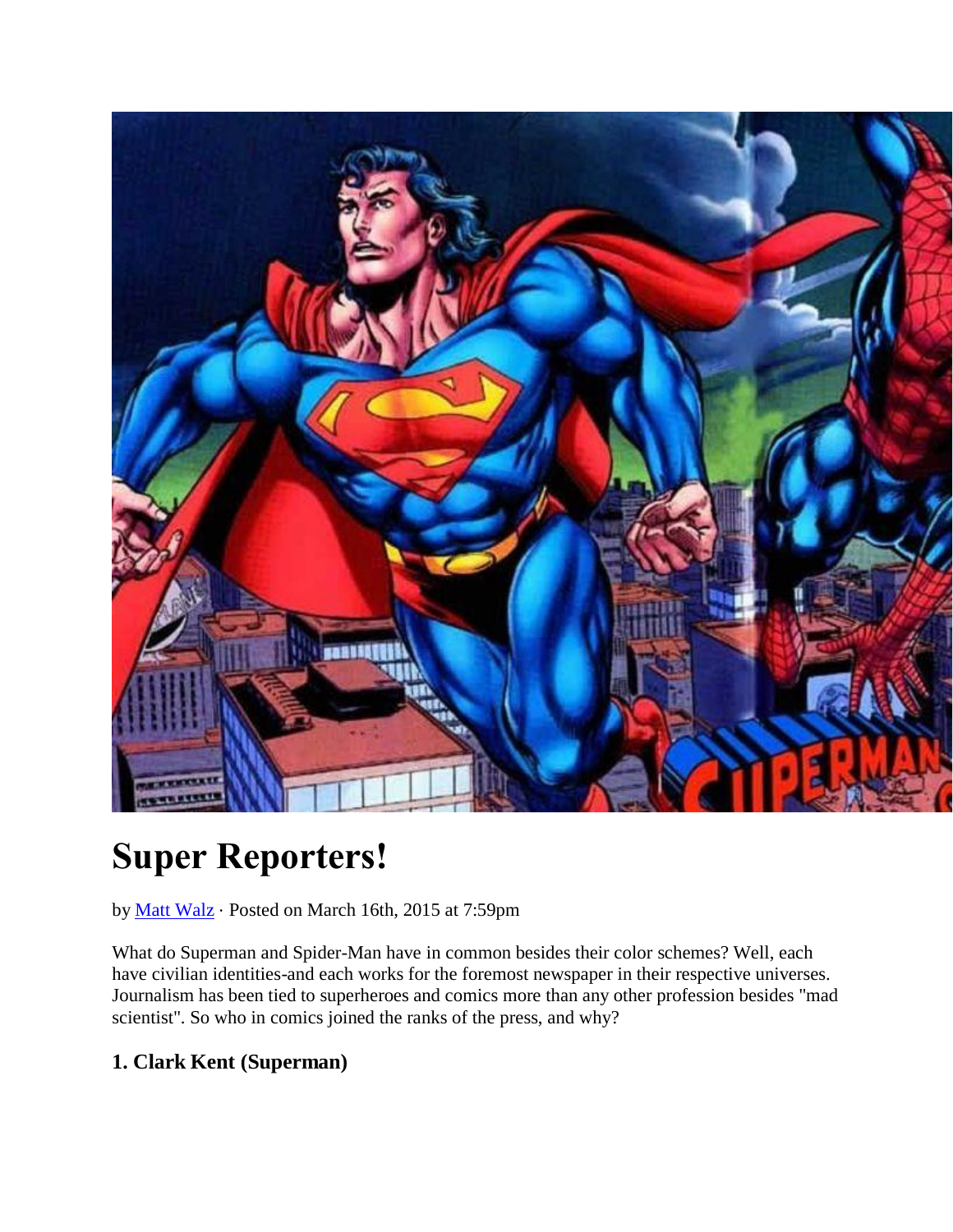

Arguably the most famous pop culture journalist of the last century, Clark Kent has served as a reporter with the Daily Planet for nearly his entire existence, including in the New 52 reboot. Depending on the depiction, the career takes varying importance ranging from a convenient side job to a main focus of his life. Kent even won a Pulitzer prize at one point.

Clark's motivations are just as righteous as those for his "other job". The journalistic career allows him a more intellectual pursuit to truth and justice, while also providing early access to information regarding potential crises as well as giving plausible excuses for leaving the building during them.

The non-comic origins of this career lie with his creators, Jerry Siegel and Joe Shuster. Both were heavily involved in journalism. Mr. Siegel wrote for his high school newspaper, and later created and ran a science fiction fan magazine titled Cosmic Stories. For his part, Mr. Shuster had worked at the Toronto Daily Star as a paper boy. When they created Superman, his career was only natural.

### **2. Peter Parker (Spider-Man)**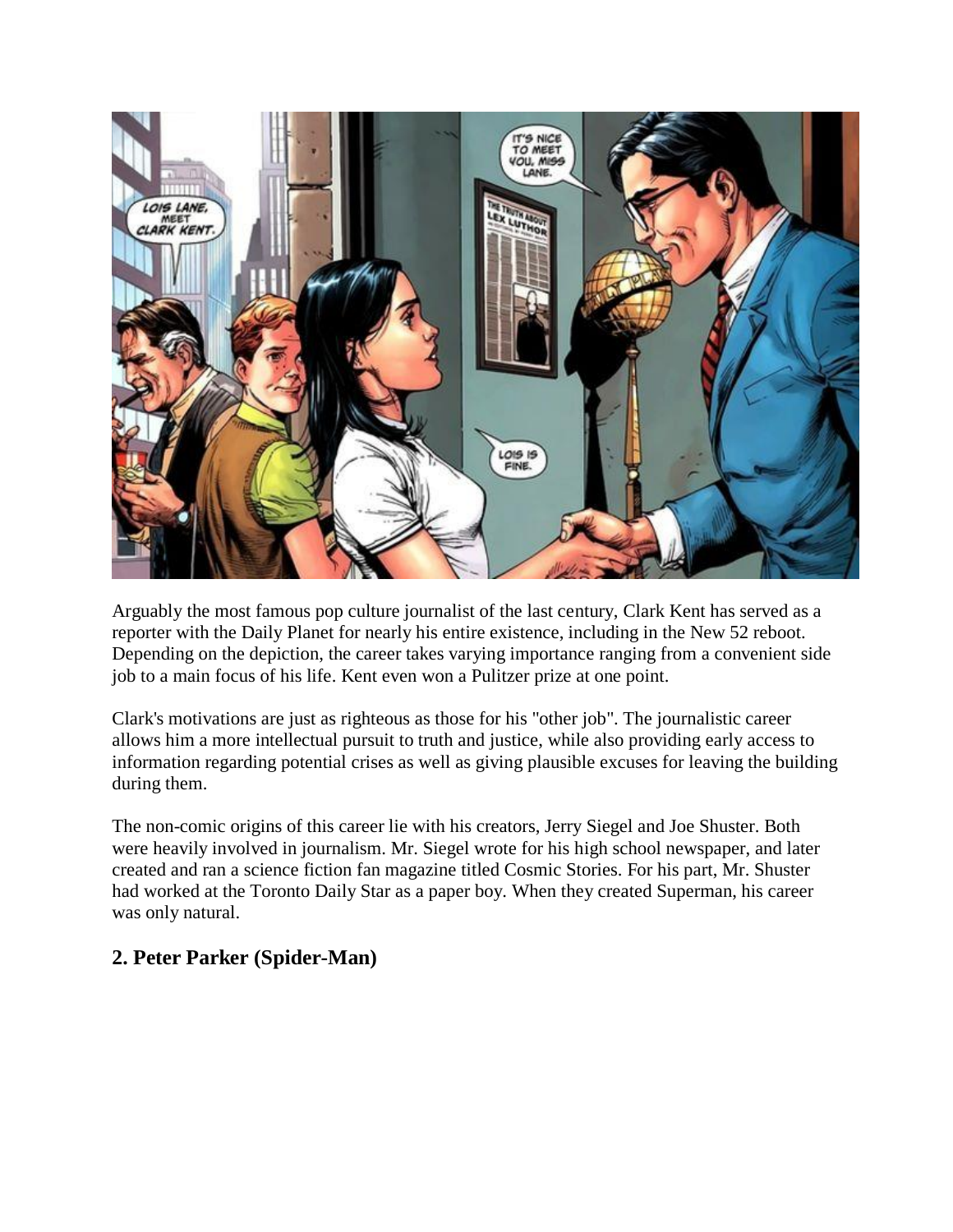

Another pop culture icon, Peter Parker was not originally a journalist. It took his family's quick descent in to poverty to inspire him to look for work with J. Jonah Jameson and the Daily Bugle. He made money by taking pictures of Spider-Man that no one else could, and quickly ascended in popularity at the newspaper.

Peter's motivations aren't quite as magnificent as Clark's. He's just trying to make a living to support his aunt, which is consistent with his "average guy" persona as Peter Parker.

Peter's career as a reporter was likely also influenced by one of his creators, Stan Lee, who formerly wrote obituaries for a news service and sold subscriptions for the New York Herald Tribune newspaper. It's also possible that the career was possibly inspired by Clark Kent himself.

Fun Fact: Peter's clone, Ben Reilly, has also served as a photojournalist in Peter's place.

### **3. Billy Batson (Captain Marvel/Shazam!)**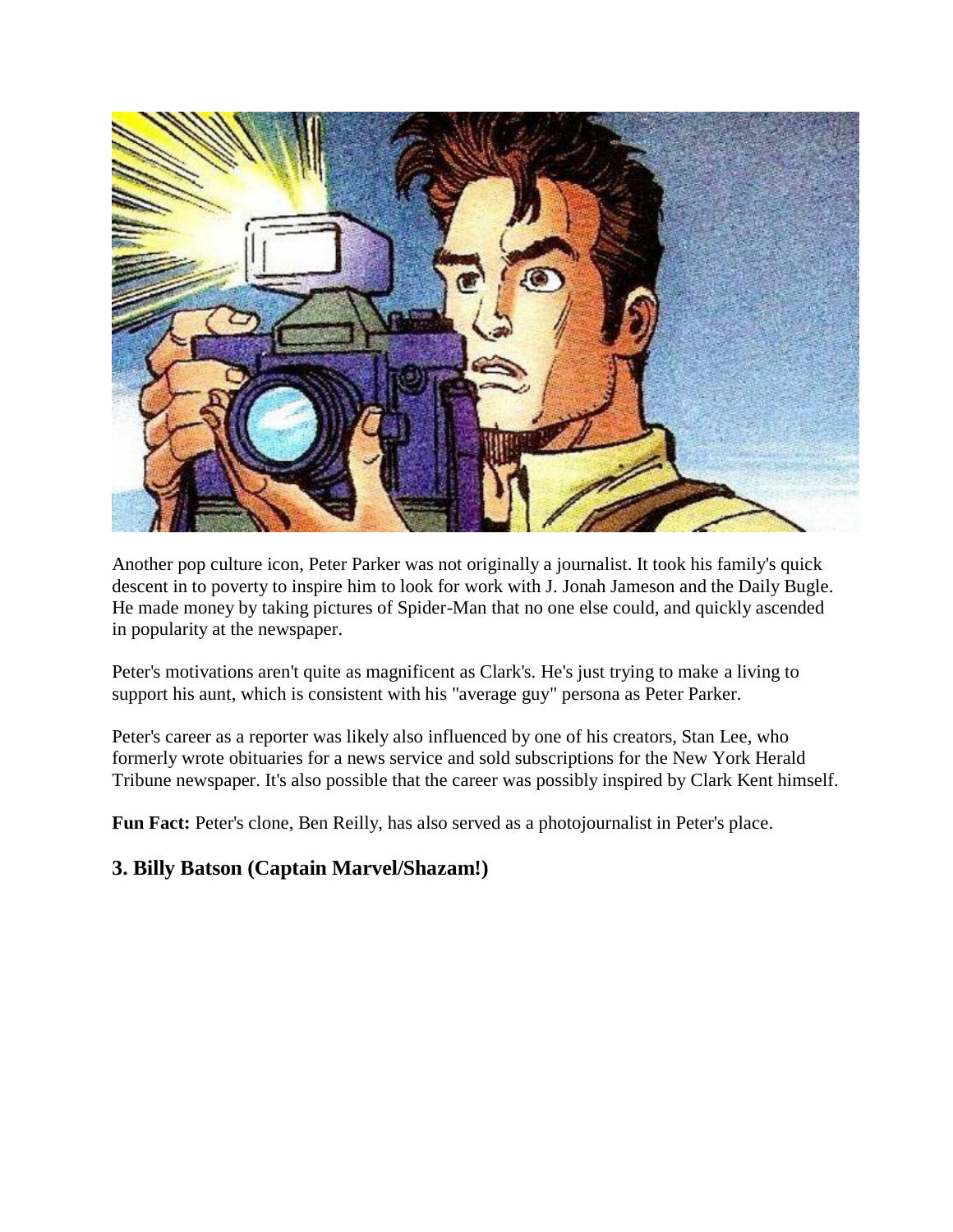

After Billy Batson gained his superhuman abilities from the wizard Shazam, he was in a unique position to tell the exciting adventures of Captain Marvel. He took advantage of this by becoming a radio reporter during his run in the Whiz Comics series during the Golden Age of comics.

As far as motivations, it was seemingly mostly for Billy's own enjoyment of telling about his adventures. Captain Marvel was considered a more light-hearted alternative to DC's Superman, and even passed the iconic hero in sales for a while. After DC obtained rights to Captain Marvel in a lawsuit, his reporter side faded in to the background.

Unlike Clark Kent and Peter Parker, there is no clear inspiration for Billy's career as a reporter, though it too may be partially inspired by Kent.

### **4. Vic Sage (The Question)**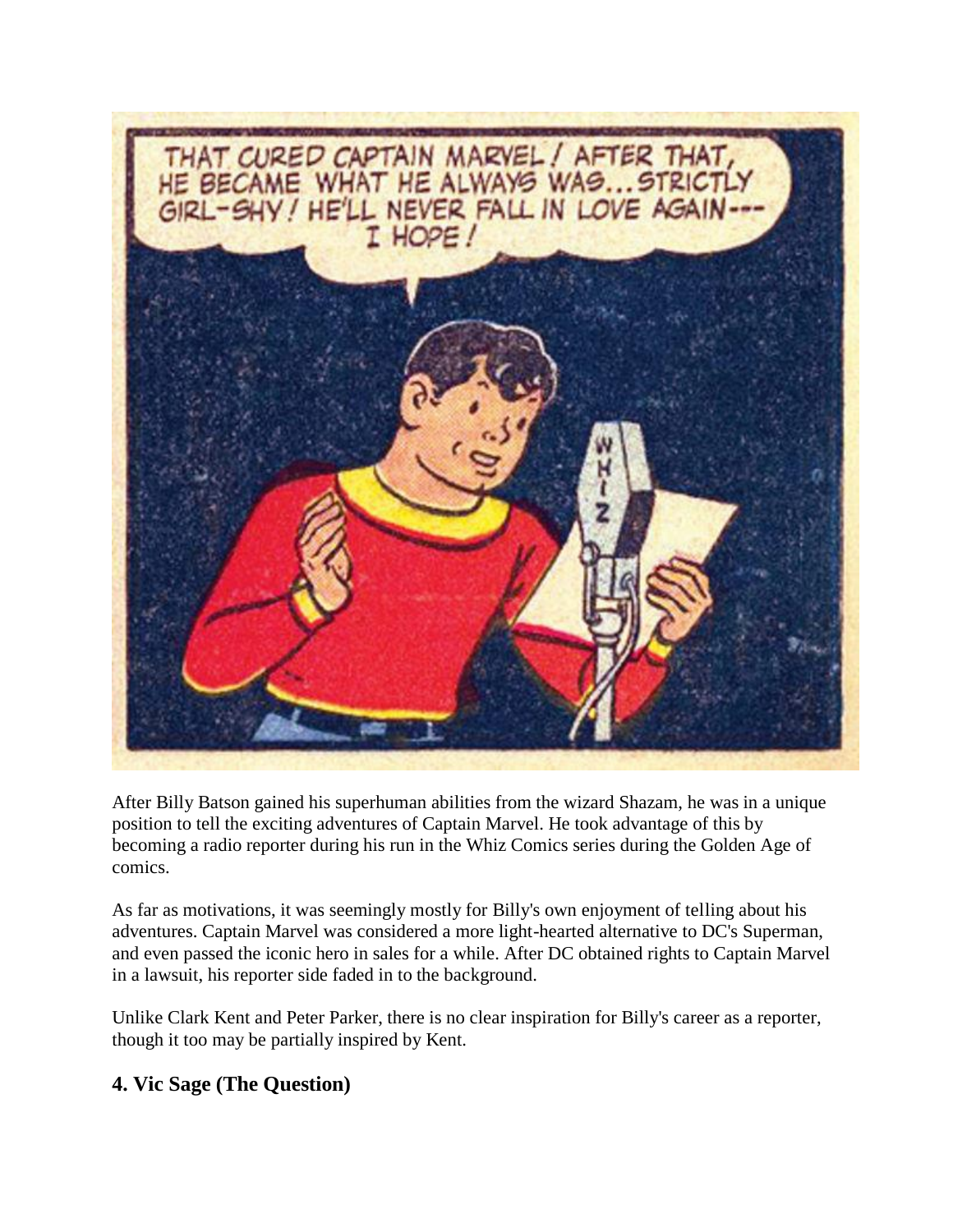

Vic Sage, originally published by Charlton Comics was the first comic character for whom being a reporter was his main job. As an investigative reporter, he collaborated with a former professor to obtain a mask that would cover his recognizable features when he was researching his exposés.

As the Question, Sage uses his investigative prowess to bring the corrupt and evil to justice, no matter the method, most notably foiling a plot by Lex Luthor to kill Superman, and damning his soul to prevent his return to life.

Sage may have been partially derived from creator Steve Ditko's time working on an Army newspaper in postwar Germany.

# **5. Jack Ryder (Creeper)**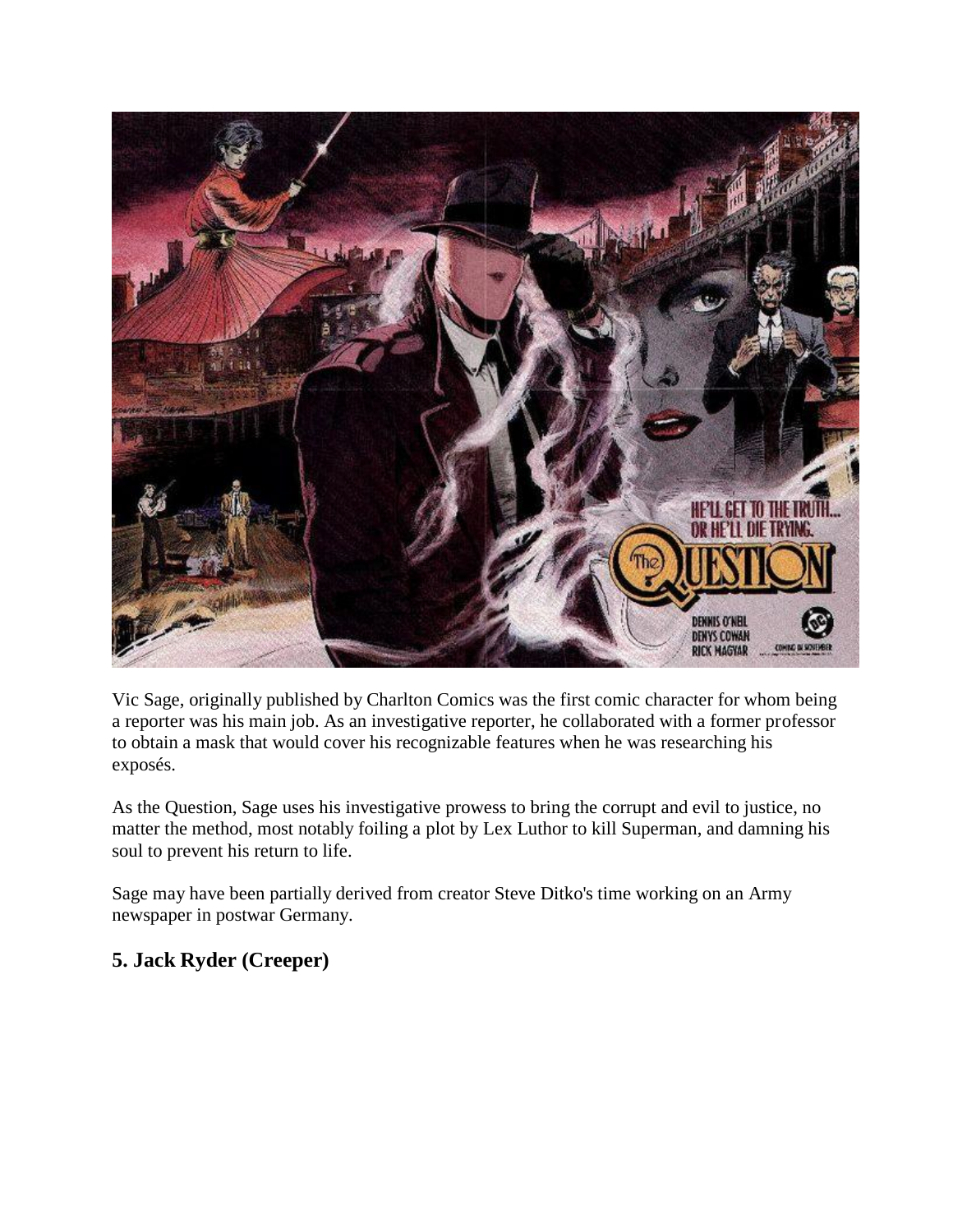

Jack Ryder is a TV journalist, generally depicted as a host or reporter on an editorial show. He's considered hotheaded and difficult to work with, and has fired or quit his job several times. In the New 52 reboot, he recently quit his job as a talk show host, though his future in reporting is likely to continue.

Jack seems to be motivated by popularity or a need to be right, as suggested by his arrogance and outspokenness. Regardless of his motivations, he has continuously worked on the front lines of major events as both Jack Ryder and the Creeper.

Ryder too was created by Steve Ditko, and as such is another character likely influenced by the creator's background.

### **Other Famous Comic Journalists**

The list above is all about hero/journalists, there are many other comic journalists. Those below are some of the most well known outside of the heroes.

- Lois Lane
- J. Jonah Jameson
- Vicky Vale
- Iris West
- Jimmy Olsen
- Perry White
- Betty Brant-Leeds Ben Urich
- Lana Lang
- Ned Leeds
- Cat Grant